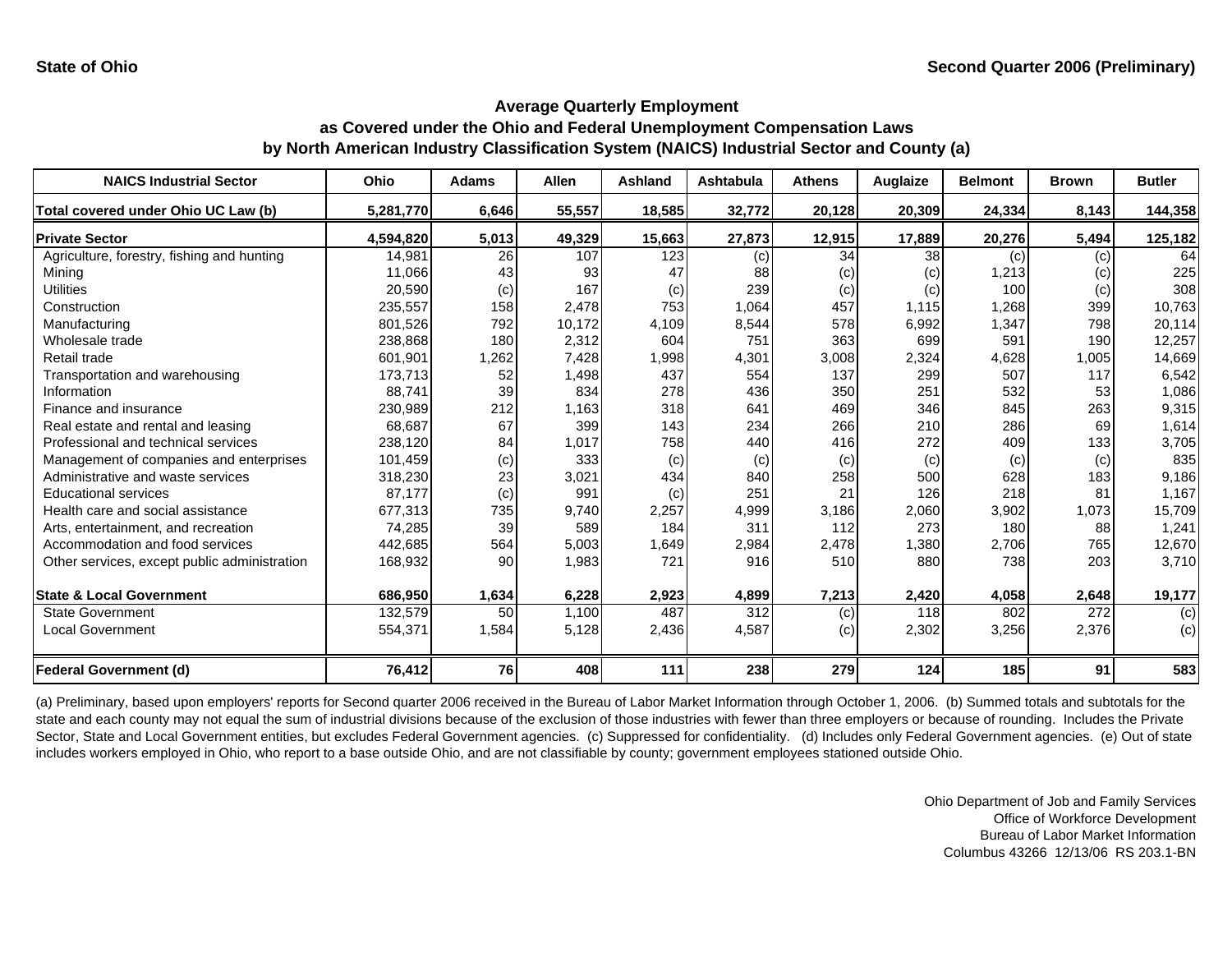| <b>NAICS Industrial Sector</b>               | Carroll | Champaign | <b>Clark</b> | <b>Clermont</b> | <b>Clinton</b> | Columbiana | Coshocton | Crawford | Cuyahoga | <b>Darke</b> |
|----------------------------------------------|---------|-----------|--------------|-----------------|----------------|------------|-----------|----------|----------|--------------|
| Total covered under Ohio UC Law (b)          | 6,223   | 11,113    | 51,389       | 57,929          | 26,846         | 31,801     | 12,386    | 15,515   | 739,717  | 18,234       |
| <b>Private Sector</b>                        | 5,142   | 9,047     | 44,418       | 50,140          | 23,560         | 27,230     | 10,698    | 13,568   | 654,669  | 15,950       |
| Agriculture, forestry, fishing and hunting   | 19      | 95        | 707          | 42              | 37             | 122        | 102       | 173      | 444      | 631          |
| Mining                                       | (c)     | (c)       | (c)          |                 | (c)            | 222        | 140       | (c)      | 321      | (c)          |
| <b>Utilities</b>                             | (c)     | (c)       | 117          | 614             | (c)            | 106        | 405       | (c)      | 1.470    | (c)          |
| Construction                                 | 254     | 308       | 1,692        | 3,773           | 344            | 1,179      | 251       | 456      | 24,559   | 1,023        |
| Manufacturing                                | 1,451   | 3,440     | 7,847        | 7,100           | 4,591          | 6,281      | 3,549     | 5,300    | 86,225   | 4,285        |
| Wholesale trade                              | 212     | 274       | 1,874        | 2,301           | 835            | 1,167      | 202       | 591      | 40,961   | 779          |
| Retail trade                                 | 823     | 1,182     | 6,450        | 10,305          | 1.762          | 4,258      | 1,287     | 1,326    | 68.489   | 2,099        |
| Transportation and warehousing               | 237     | 141       | 2,339        | 1,192           | 10,681         | 1,016      | 380       | 209      | 22,175   | 864          |
| Information                                  | 42      | 95        | 359          | 1,259           | 259            | 160        | 86        | 96       | 15.746   | 163          |
| Finance and insurance                        | 72      | 254       | 2,428        | 3,512           | 628            | 903        | 265       | 642      | 52,595   | 647          |
| Real estate and rental and leasing           | 62      | 117       | 517          | 853             | 176            | 250        | 73        | 104      | 13,133   | 134          |
| Professional and technical services          | 95      | 217       | 709          | 2,371           | 187            | 734        | 152       | 420      | 45,455   | 530          |
| Management of companies and enterprises      | (c)     | (c)       | (c)          | 316             | 161            | 112        | 31        | (c)      | 15,657   | (c)          |
| Administrative and waste services            | 119     | 315       | 1,501        | 2,346           | 832            | 1,519      | 718       | 203      | 47.765   | 686          |
| <b>Educational services</b>                  | 14      | (c)       | 799          | 452             | (c)            | 172        | 36        | (c)      | 19,588   | 45           |
| Health care and social assistance            | 718     | 903       | 8,646        | 4,911           | 998            | 4,972      | 1,849     | 2,045    | 111,152  | 1,924        |
| Arts, entertainment, and recreation          | 128     | 137       | 577          | 915             | 104            | 267        | 151       | 93       | 10.437   | 291          |
| Accommodation and food services              | 580     | 981       | 4,841        | 5,968           | 1,227          | 2,628      | 681       | 1,219    | 55,502   | 1,157        |
| Other services, except public administration | 212     | 337       | 2,108        | 1,903           | 426            | 1,160      | 341       | 482      | 22,995   | 645          |
|                                              |         |           |              |                 |                |            |           |          |          |              |
| <b>State &amp; Local Government</b>          | 1,082   | 2,066     | 6,970        | 7,789           | 3,286          | 4,571      | 1,688     | 1,947    | 85,048   | 2,285        |
| <b>State Government</b>                      | 32      | 68        | 247          | 647             | 144            | 344        | 51        | 103      | 5.089    | 47           |
| <b>Local Government</b>                      | 1,050   | 1,998     | 6,723        | 7,142           | 3,142          | 4,227      | 1,637     | 1,844    | 79,959   | 2,238        |
| <b>Federal Government (d)</b>                | 50      | 81        | 583          | 316             | 177            | 564        | 95        | 83       | 15,879   | 116          |

(a) Preliminary, based upon employers' reports for Second quarter 2006 received in the Bureau of Labor Market Information through October 1, 2006. (b) Summed totals and subtotals for the state and each county may not equal the sum of industrial divisions because of the exclusion of those industries with fewer than three employers or because of rounding. Includes the Private Sector, State and Local Government entities, but excludes Federal Government agencies. (c) Suppressed for confidentiality. (d) Includes only Federal Government agencies. (e) Out of state includes workers employed in Ohio, who report to a base outside Ohio, and are not classifiable by county; government employees stationed outside Ohio.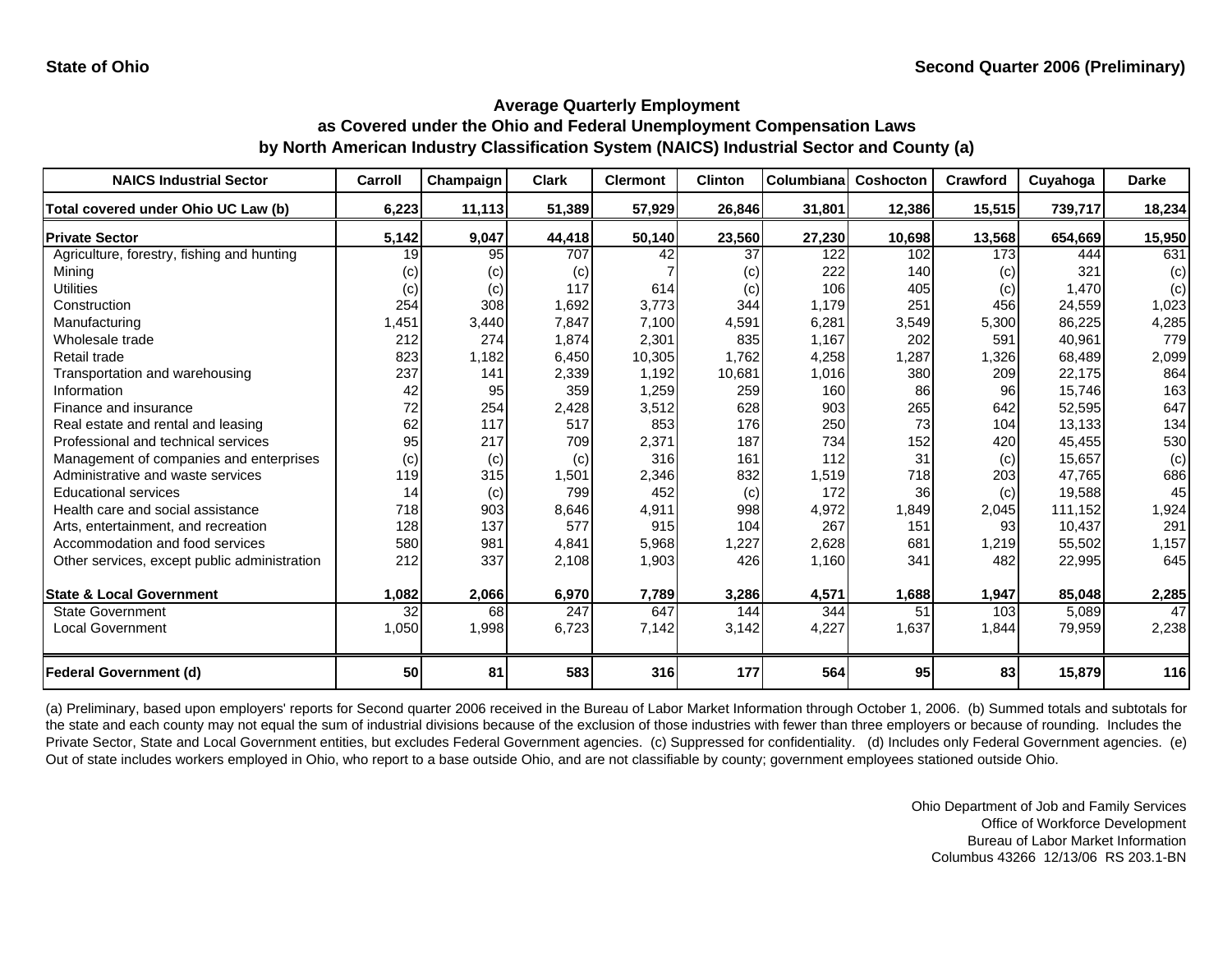| <b>NAICS Industrial Sector</b>               | <b>Defiance</b> | <b>Delaware</b> | Erie   | <b>Fairfield</b> | <b>Fayette</b> | <b>Franklin</b> | <b>Fulton</b> | Gallia | Geauga | Greene |
|----------------------------------------------|-----------------|-----------------|--------|------------------|----------------|-----------------|---------------|--------|--------|--------|
| Total covered under Ohio UC Law (b)          | 16,747          | 66,134          | 39,556 | 39,245           | 11,275         | 670,744         | 21,875        | 12,382 | 36,595 | 55,674 |
| <b>Private Sector</b>                        | 14,768          | 58,355          | 34,165 | 31,036           | 9,713          | 571,111         | 19,136        | 10,386 | 32,592 | 46,480 |
| Agriculture, forestry, fishing and hunting   | 31              | 291             | 255    | 32               | 17             | 388             | 284           | 58     | 292    | 75     |
| Mining                                       | (c)             | 112             | (c)    | 11               | (c)            | 201             | (c)           | 55     | (c)    | (c)    |
| <b>Utilities</b>                             | (c)             | 130             | (c)    | 182              | (c)            | 2,551           | (c)           | 798    | (c)    | (c)    |
| Construction                                 | 509             | 3,240           | 1,218  | 2,374            | 335            | 27,302          | 989           | 1,096  | 2,533  | 2,006  |
| Manufacturing                                | 5,103           | 5,754           | 6,841  | 5,417            | 2,379          | 42,252          | 9,299         | 635    | 10,019 | 3,841  |
| Wholesale trade                              | 563             | 2,318           | 1,524  | 825              | 566            | 29,110          | 720           | 219    | 1,975  | 1,394  |
| Retail trade                                 | 2,400           | 10,304          | 4,921  | 6,037            | 2,364          | 73,954          | 1,722         | 1,532  | 4,171  | 9,270  |
| Transportation and warehousing               | 331             | 1,269           | 775    | 433              | (c)            | 34,374          | 307           | 236    | 478    | 614    |
| Information                                  | 296             | 1,096           | 402    | 355              | 58             | 16,357          | 136           | 87     | 171    | 1,394  |
| Finance and insurance                        | 634             | 4,507           | 628    | 932              | 383            | 47,293          | 424           | 400    | 710    | 1,868  |
| Real estate and rental and leasing           | 90              | 883             | 272    | 474              | 93             | 12,428          | 135           | 80     | 227    | 556    |
| Professional and technical services          | 215             | 8,296           | 687    | 1,070            | 146            | 41,541          | 233           | 103    | 1,147  | 6,823  |
| Management of companies and enterprises      | 101             | 707             | 48     | 109              | (c)            | 16,967          | 108           | (c)    | 250    | 210    |
| Administrative and waste services            | 339             | 2,213           | 1,050  | 2,638            | 193            | 53,595          | 858           | 280    | 1,994  | 3,025  |
| <b>Educational services</b>                  | 215             | 1,207           | (c)    | 278              | (c)            | 10,595          | (c)           | (c)    | 572    | 1,799  |
| Health care and social assistance            | 1,902           | 4,095           | 4,927  | 3,582            | 944            | 74,478          | 1,871         | 3,036  | 3,290  | 5,102  |
| Arts, entertainment, and recreation          | 134             | 2,375           | 3,424  | 456              | 49             | 7,715           | 403           | 36     | 750    | 809    |
| Accommodation and food services              | 1,307           | 7,689           | 5,827  | 4,357            | 1,061          | 57,781          | 1,127         | 897    | 2,820  | 6,428  |
| Other services, except public administration | 576             | 1,869           | 921    | 1,473            | 240            | 22,228          | 419           | 372    | 1,121  | 1,136  |
|                                              |                 |                 |        |                  |                |                 |               |        |        |        |
| <b>State &amp; Local Government</b>          | 1,979           | 7,779           | 5,390  | 8,210            | 1,561          | 99,634          | 2,738         | 1,996  | 4,004  | 9,194  |
| <b>State Government</b>                      | 107             | 1,293           | 1,085  | 784              | 51             | 48,407          | 157           | (c)    | 237    | 3,001  |
| Local Government                             | 1,872           | 6,486           | 4,305  | 7,426            | 1,510          | 51,227          | 2,581         | (c)    | 3,767  | 6,193  |
|                                              |                 |                 |        |                  |                |                 |               |        |        |        |
| <b>Federal Government (d)</b>                | 113             | 255             | 193    | 266              | 59             | 11,468          | 91            | 89     | 129    | 12,008 |

(a) Preliminary, based upon employers' reports for Second quarter 2006 received in the Bureau of Labor Market Information through October 1, 2006. (b) Summed totals and subtotals for the state and each county may not equal the sum of industrial divisions because of the exclusion of those industries with fewer than three employers or because of rounding. Includes the Private Sector, State and Local Government entities, but excludes Federal Government agencies. (c) Suppressed for confidentiality. (d) Includes only Federal Government agencies. (e) Out of state includes workers employed in Ohio, who report to a base outside Ohio, and are not classifiable by county; government employees stationed outside Ohio.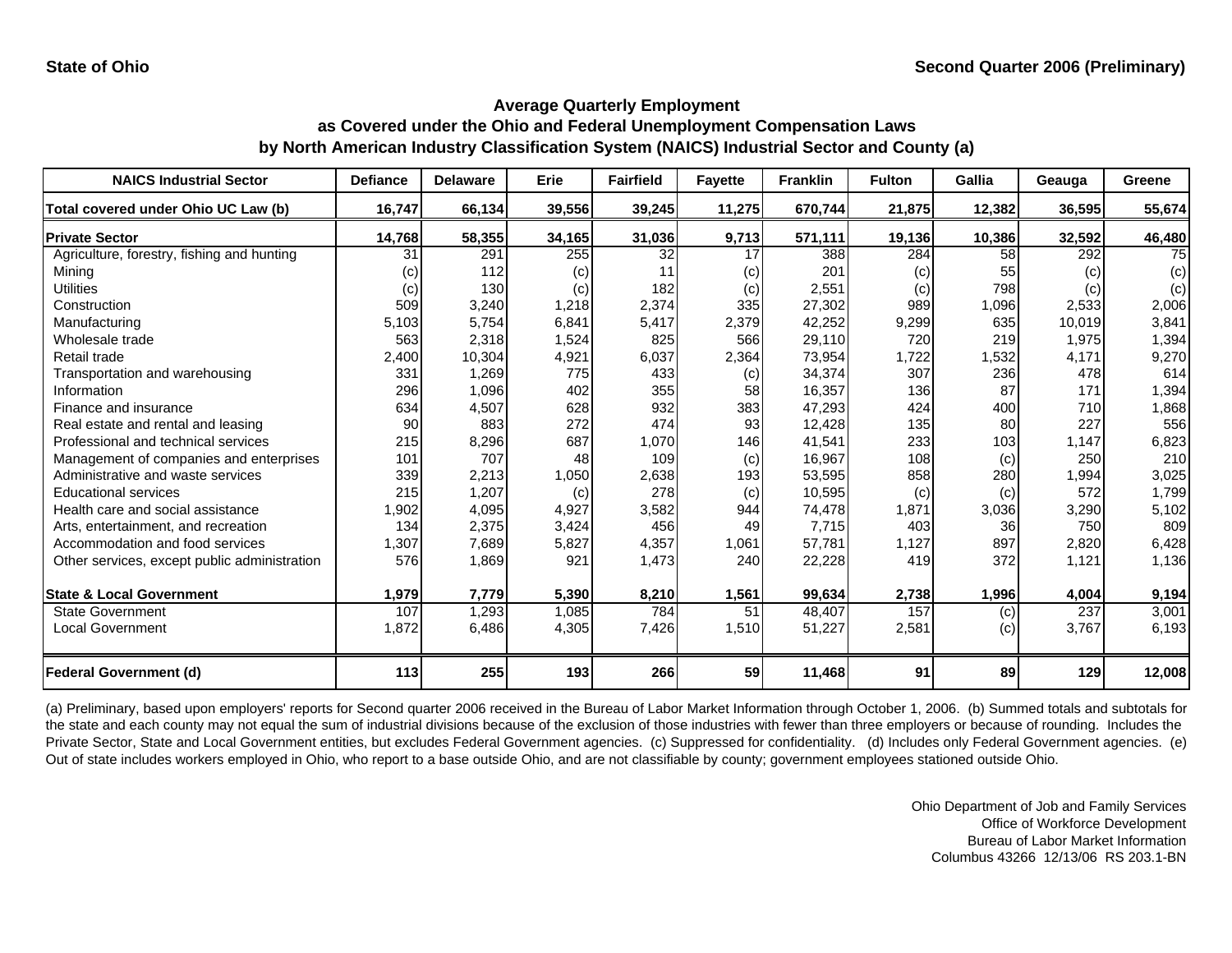| <b>NAICS Industrial Sector</b>               | Guernsey | <b>Hamilton</b> | <b>Hancock</b> | <b>Hardin</b> | <b>Harrison</b> | Henry  | <b>Highland</b> | <b>Hocking</b> | <b>Holmes</b> | <b>Huron</b> |
|----------------------------------------------|----------|-----------------|----------------|---------------|-----------------|--------|-----------------|----------------|---------------|--------------|
| Total covered under Ohio UC Law (b)          | 15,026   | 518,574         | 42,570         | 8,682         | 3,770           | 11,894 | 12,040          | 7,107          | 17,351        | 24,468       |
| <b>Private Sector</b>                        | 12,398   | 471,265         | 38,894         | 7,000         | 2,958           | 9,833  | 9,261           | 5,245          | 15,642        | 21,756       |
| Agriculture, forestry, fishing and hunting   | (c)      | 211             | (c)            | 89            | 44              | 120    | $\overline{33}$ | 37             | 181           | 606          |
| Minina                                       | 125      | 205             | (c)            | (c)           | 311             | (c)    | 87              | (c)            | 147           | (c)          |
| <b>Utilities</b>                             | 42       | 1,431           | 108            | 59            | 18              | (c)    | 77              | (c)            | (c)           | (c)          |
| Construction                                 | 438      | 24,530          | 1,107          | 145           | 143             | 680    | 340             | 341            | 1,805         | 1,817        |
| Manufacturing                                | 2,950    | 58,020          | 11,662         | 2,371         | 674             | 3,810  | 2,707           | 1,097          | 6,350         | 8,043        |
| Wholesale trade                              | 357      | 27,132          | 1,044          | 239           | 148             | 307    | 260             | 94             | 615           | 700          |
| Retail trade                                 | 1,961    | 49,333          | 5,958          | 981           | 323             | 1,147  | 1,548           | 987            | 1,950         | 2,219        |
| Transportation and warehousing               | 426      | 12,459          | 1,685          | 130           | 94              | 650    | 196             | 103            | 533           | 954          |
| Information                                  | 122      | 9,704           | 419            | 78            | 19              | 115    | 385             | 40             | 87            | 303          |
| Finance and insurance                        | 274      | 23,114          | 711            | 213           | 55              | 282    | 446             | 187            | 344           | 483          |
| Real estate and rental and leasing           | 134      | 7,745           | 473            | 61            | 71              | 68     | 90              | 125            | 46            | 157          |
| Professional and technical services          | 272      | 36,523          | 1,120          | 107           | 52              | 122    | 140             | 89             | 275           | 445          |
| Management of companies and enterprises      | (c)      | 26,481          | 542            | (c)           | (c)             | (c)    | (c)             | (c)            | 45            | 52           |
| Administrative and waste services            | 598      | 40,531          | 2,635          | 86            | 47              | 164    | 289             | 193            | 679           | 688          |
| <b>Educational services</b>                  | 60       | 10,364          | 878            | (c)           | (c)             | 60     | (c)             | 27             | (c)           | (c)          |
| Health care and social assistance            | 2,455    | 76,477          | 3,954          | 690           | 572             | 1,199  | 1,166           | 527            | 1,015         | 2,218        |
| Arts, entertainment, and recreation          | 87       | 8,446           | 261            | 85            | 69              | 29     | 112             | 60             | 149           | 170          |
| Accommodation and food services              | 1,623    | 40,517          | 3,683          | 720           | 219             | 631    | 1,016           | 921            | 1,167         | 1,906        |
| Other services, except public administration | 346      | 18,041          | 1,182          | 267           | 83              | 426    | 290             | 233            | 209           | 697          |
| <b>State &amp; Local Government</b>          | 2,628    | 47,310          | 3,677          | 1,682         | 812             | 2,062  | 2,778           | 1,862          | 1,710         | 2,713        |
| <b>State Government</b>                      | 767      | (c)             | 207            | 37            | $\overline{31}$ | 29     | 117             | 385            | 37            | 91           |
| <b>Local Government</b>                      | 1,861    | (c)             | 3,470          | 1,645         | 781             | 2,033  | 2,661           | 1,477          | 1,673         | 2,622        |
|                                              |          |                 |                |               |                 |        |                 |                |               |              |
| <b>Federal Government (d)</b>                | 122      | 9,656           | 175            | 85            | 69              | 124    | 116             | 53             | 67            | 136          |

(a) Preliminary, based upon employers' reports for Second quarter 2006 received in the Bureau of Labor Market Information through October 1, 2006. (b) Summed totals and subtotals for the state and each county may not equal the sum of industrial divisions because of the exclusion of those industries with fewer than three employers or because of rounding. Includes the Private Sector, State and Local Government entities, but excludes Federal Government agencies. (c) Suppressed for confidentiality. (d) Includes only Federal Government agencies. (e) Out of state includes workers employed in Ohio, who report to a base outside Ohio, and are not classifiable by county; government employees stationed outside Ohio.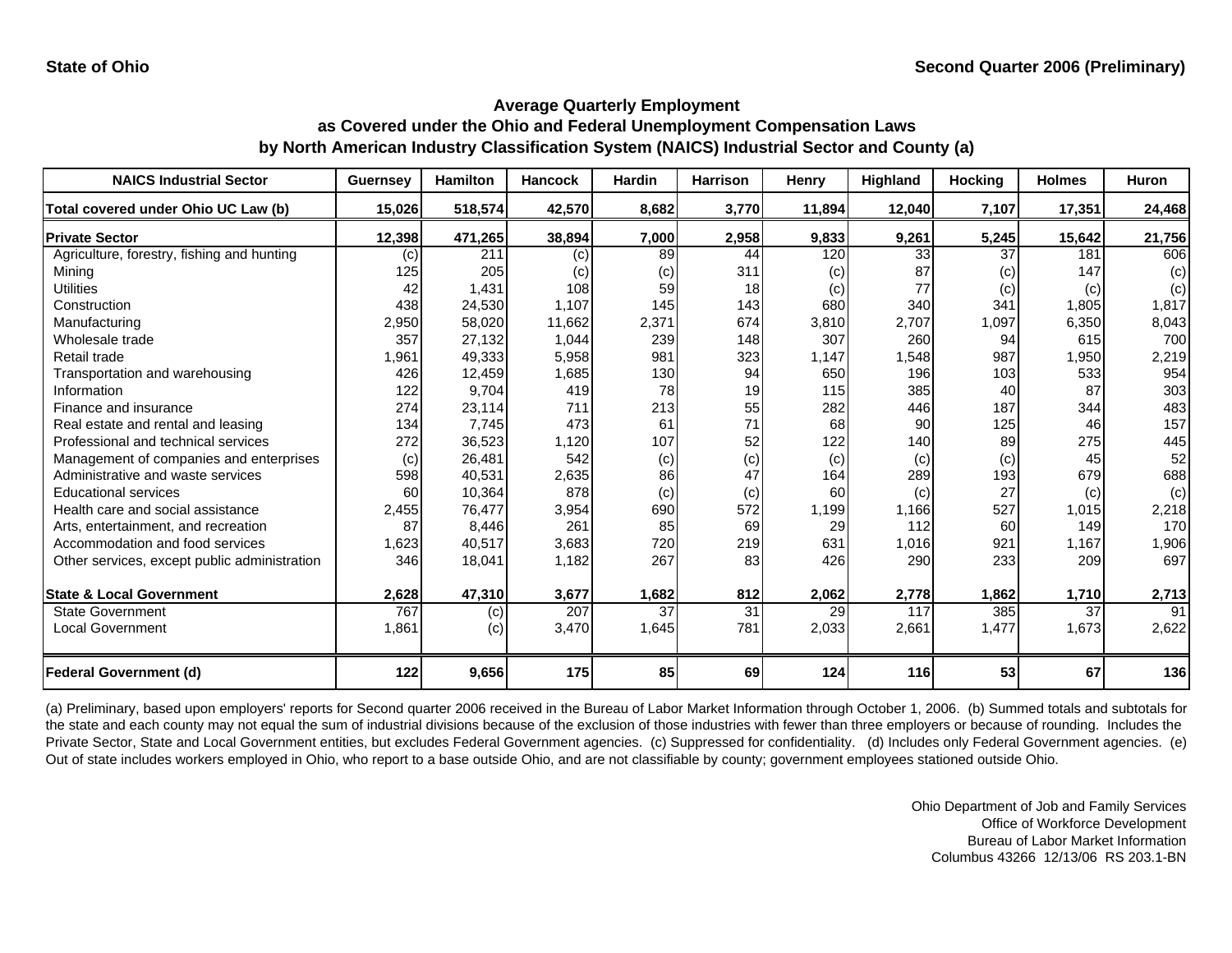| <b>NAICS Industrial Sector</b>               | <b>Jackson</b> | <b>Jefferson</b> | <b>Knox</b> | Lake    | <b>Lawrence</b> | Lickina | Logan  | Lorain  | Lucas   | <b>Madison</b> |
|----------------------------------------------|----------------|------------------|-------------|---------|-----------------|---------|--------|---------|---------|----------------|
| Total covered under Ohio UC Law (b)          | 11,809         | 25,389           | 19,659      | 101,569 | 12,730          | 53,890  | 20,515 | 101,038 | 224,133 | 14,099         |
| <b>Private Sector</b>                        | 10,096         | 21,699           | 16,656      | 89,052  | 9,716           | 46,015  | 18,065 | 86,167  | 197,544 | 10,879         |
| Agriculture, forestry, fishing and hunting   | 78             | (c)              | 104         | 1,251   | (c)             | 332     | 82     | 957     | 539     | 79             |
| Mining                                       | 195            | 109              | 144         | 188     | (c)             | 102     | (c)    | (c)     | 59      | (c)            |
| <b>Utilities</b>                             | (c)            | 885              | 48          | 1,592   | 104             | 200     | 37     | (c)     | 669     | (c)            |
| Construction                                 | 369            | 1,237            | 849         | 4,455   | 654             | 3,744   | 696    | 5,713   | 10,608  | 518            |
| Manufacturing                                | 4,023          | 2,784            | 4,764       | 21,283  | 654             | 8,081   | 5,983  | 20,253  | 26,172  | 3,139          |
| Wholesale trade                              | 192            | 687              | 372         | 4,559   | 197             | 1,163   | 363    | 2,909   | 9,215   | 425            |
| Retail trade                                 | 1,625          | 3,488            | 2,312       | 14,458  | 2,382           | 7,345   | 1,931  | 13,574  | 25,472  | 1,826          |
| Transportation and warehousing               | 110            | 407              | 156         | 986     | 756             | 1,608   | 1,407  | 1,936   | 8,318   | 989            |
| Information                                  | 96             | 615              | 323         | 825     | 92              | 538     | 106    | 1,277   | 3,121   | 69             |
| Finance and insurance                        | 366            | 462              | 416         | 2,091   | 325             | 2,190   | 326    | 2,067   | 6,742   | 161            |
| Real estate and rental and leasing           | 77             | 333              | 182         | 1,180   | 74              | 713     | 223    | 998     | 2,925   | 107            |
| Professional and technical services          | 156            | 530              | 279         | 3,415   | 295             | 1,586   | 813    | 2,192   | 9,459   | 523            |
| Management of companies and enterprises      | (c)            | (c)              | 75          | 1,051   | 57              | 1,262   | (c)    | 552     | 4,299   | 15             |
| Administrative and waste services            | 315            | 1,775            | 456         | 5,275   | 435             | 2,549   | 1,814  | 5,051   | 14,792  | 609            |
| <b>Educational services</b>                  | 32             | 554              | 1,224       | 1,540   | 51              | 1,186   | 50     | 2,256   | 3,796   | 56             |
| Health care and social assistance            | 1,175          | 4,616            | 2,545       | 10,516  | 2,161           | 5,731   | 1,893  | 12,549  | 38,624  | 1,118          |
| Arts, entertainment, and recreation          | 51             | 393              | 167         | 1,382   | 57              | 794     | 194    | 1,578   | 3,748   | 51             |
| Accommodation and food services              | 944            | 1,980            | 1,611       | 9,415   | 1,083           | 5,276   | 1,499  | 8,593   | 20,031  | 1,011          |
| Other services, except public administration | 230            | 805              | 630         | 3,590   | 326             | 1,614   | 602    | 3,316   | 8,954   | 177            |
|                                              |                |                  |             |         |                 |         |        |         |         |                |
| <b>State &amp; Local Government</b>          | 1,714          | 3,690            | 3,003       | 12,518  | 3,014           | 7,875   | 2,449  | 14,871  | 26,589  | 3,220          |
| <b>State Government</b>                      | 179            | 97               | (c)         | 151     | 346             | 1,023   | 85     | 1,258   | 7,597   | 1,364          |
| <b>Local Government</b>                      | 1,535          | 3,593            | (c)         | 12,367  | 2,668           | 6,852   | 2,364  | 13,613  | 18,992  | 1,856          |
| <b>Federal Government (d)</b>                | 76             | 239              | 114         | 447     | 144             | 514     | 152    | 1,179   | 1,992   | 87             |

(a) Preliminary, based upon employers' reports for Second quarter 2006 received in the Bureau of Labor Market Information through October 1, 2006. (b) Summed totals and subtotals for the state and each county may not equal the sum of industrial divisions because of the exclusion of those industries with fewer than three employers or because of rounding. Includes the Private Sector, State and Local Government entities, but excludes Federal Government agencies. (c) Suppressed for confidentiality. (d) Includes only Federal Government agencies. (e) Out of state includes workers employed in Ohio, who report to a base outside Ohio, and are not classifiable by county; government employees stationed outside Ohio.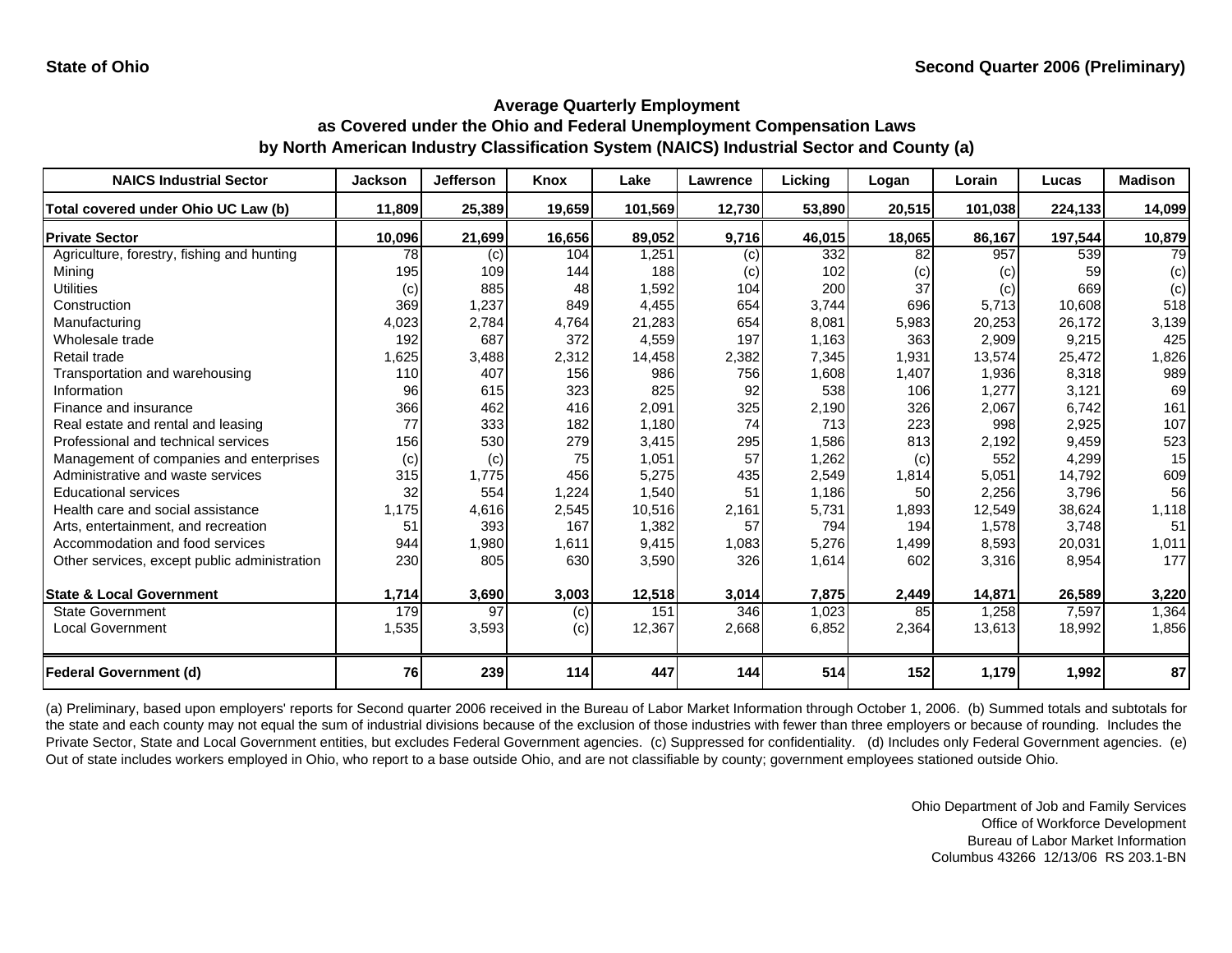| <b>NAICS Industrial Sector</b>               | <b>Mahoning</b> | <b>Marion</b> | <b>Medina</b> | Meigs | <b>Mercer</b> | <b>Miami</b> | <b>Monroe</b> | Montgomery | Morgan | <b>Morrow</b> |
|----------------------------------------------|-----------------|---------------|---------------|-------|---------------|--------------|---------------|------------|--------|---------------|
| Total covered under Ohio UC Law (b)          | 103,637         | 27,652        | 60.876        | 3,713 | 17,199        | 41,741       | 2,934         | 272,568    | 2,454  | 5,873         |
| <b>Private Sector</b>                        | 89,696          | 21,823        | 53,747        | 2,649 | 14,516        | 36,718       | 2,071         | 242,642    | 1,715  | 4,255         |
| Agriculture, forestry, fishing and hunting   | 147             | 103           | 220           | 97    | 355           | 129          | 21            | 257        | (c)    | 43            |
| Mining                                       | 239             | (c)           | (c)           | 108   | (c)           | 55           | 53            | (c)        | (c)    | 35            |
| <b>Utilities</b>                             | 389             | (c)           | (c)           | 22    | (c)           | (c)          | 23            | (c)        | 14     | (c)           |
| Construction                                 | 5,655           | 835           | 3,602         | 264   | 928           | 2,044        | 172           | 10,648     | 139    | 429           |
| Manufacturing                                | 10,465          | 6,877         | 10,039        | 110   | 4,941         | 9,880        | 201           | 40,190     | 329    | 1,193         |
| Wholesale trade                              | 4,499           | 654           | 3,020         | 78    | 654           | 1,938        | 54            | 9,596      | 76     | 84            |
| Retail trade                                 | 14,645          | 2,835         | 8,341         | 631   | 2,050         | 5,326        | 357           | 27,325     | 339    | 734           |
| Transportation and warehousing               | 3,698           | 631           | 2,903         | 25    | 1,006         | 1,556        | 115           | 9,253      | (c)    | 44            |
| Information                                  | 1,981           | (c)           | 558           | (c)   | 177           | 372          | 21            | 8,601      | 36     | 60            |
| Finance and insurance                        | 3,120           | 530           | 1,243         | 161   | 596           | 966          | 407           | 11,548     | 102    | 89            |
| Real estate and rental and leasing           | 1,157           | 389           | 823           | 13    | 163           | 405          | (c)           | 3,641      |        | 43            |
| Professional and technical services          | 3.197           | 588           | 2,201         | 62    | 243           | 769          | 44            | 13,020     | 55     | 86            |
| Management of companies and enterprises      | 852             | 188           | 2,681         | (c)   | 16            | (c)          | (c)           | 5,218      | (c)    | (c)           |
| Administrative and waste services            | 7,275           | 1,199         | 3,440         | 127   | 298           | 2,706        | 159           | 18,076     | 24     | 110           |
| <b>Educational services</b>                  | 1,305           | 118           | 369           | (c)   | 67            | 193          | 37            | 6,280      | (c)    | (c)           |
| Health care and social assistance            | 16,648          | 3,021         | 6,042         | 461   | 933           | 4,392        | 157           | 42,567     | 343    | 584           |
| Arts, entertainment, and recreation          | 987             | 176           | 1,395         | 18    | 187           | 305          | 29            | 2,830      |        | 85            |
| Accommodation and food services              | 9,602           | 1,917         | 5,202         | 380   | 1,247         | 3,525        | 114           | 23,453     | 159    | 523           |
| Other services, except public administration | 3,837           | 772           | 1,580         | 65    | 638           | 1,345        | 100           | 9,231      | 53     | 60            |
| <b>State &amp; Local Government</b>          | 13,941          | 5,830         | 7,129         | 1,065 | 2,683         | 5,023        | 863           | 29,926     | 740    | 1,619         |
| <b>State Government</b>                      | 3,703           | 1,458         | 156           | 44    | 151           | 123          | 32            | 1,892      | 66     | 78            |
| <b>Local Government</b>                      | 10,238          | 4,372         | 6,973         | 1,021 | 2,532         | 4,900        | 831           | 28,034     | 674    | 1,541         |
|                                              |                 |               |               |       |               |              |               |            |        |               |
| <b>Federal Government (d)</b>                | 1,356           | 149           | 359           | 73    | 101           | 211          | 54            | 4,869      | 38     | 63            |

(a) Preliminary, based upon employers' reports for Second quarter 2006 received in the Bureau of Labor Market Information through October 1, 2006. (b) Summed totals and subtotals for the state and each county may not equal the sum of industrial divisions because of the exclusion of those industries with fewer than three employers or because of rounding. Includes the Private Sector, State and Local Government entities, but excludes Federal Government agencies. (c) Suppressed for confidentiality. (d) Includes only Federal Government agencies. (e) Out of state includes workers employed in Ohio, who report to a base outside Ohio, and are not classifiable by county; government employees stationed outside Ohio.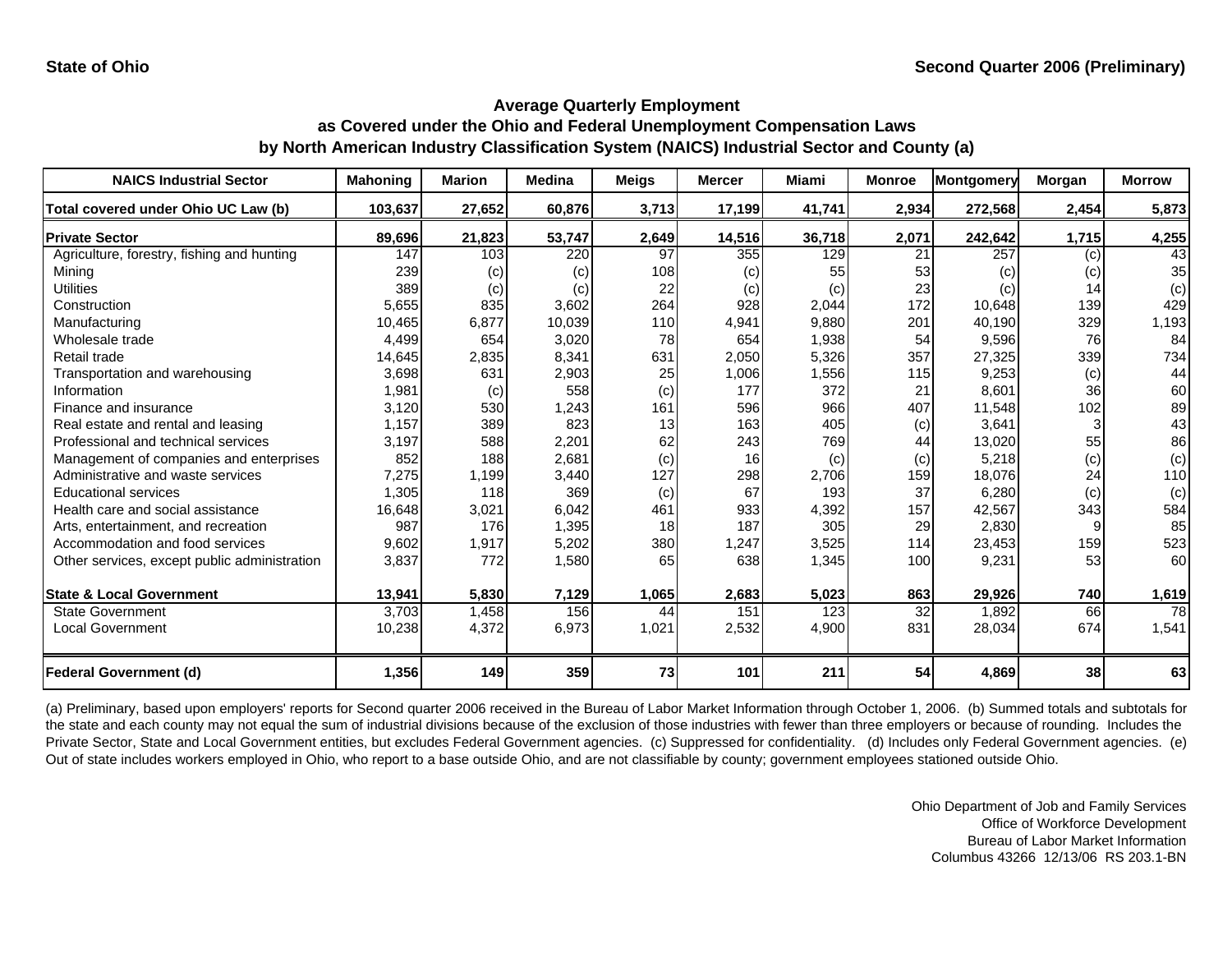| <b>NAICS Industrial Sector</b>               | <b>Muskingum</b> | <b>Noble</b> | <b>Ottawa</b> | <b>Paulding</b> | Perry | <b>Pickawav</b> | <b>Pike</b> | Portage | <b>Preble</b> | Putnam |
|----------------------------------------------|------------------|--------------|---------------|-----------------|-------|-----------------|-------------|---------|---------------|--------|
| Total covered under Ohio UC Law (b)          | 35,068           | 3,285        | 14,803        | 5,176           | 6,407 | 14,224          | 9,857       | 53,686  | 11,342        | 11,296 |
| <b>Private Sector</b>                        | 29,940           | 2,229        | 12,537        | 4,011           | 4,490 | 10,113          | 8,096       | 41,913  | 9,508         | 9,429  |
| Agriculture, forestry, fishing and hunting   | 19               | (c)          | 166           | 292             | 21    | 82              | 55          | 204     | 113           | 151    |
| Mining                                       | 343              | 134          | 142           | (c)             | 260   | (c)             | (c)         | 398     | (c)           | (c)    |
| <b>Utilities</b>                             | 202              | 12           | (c)           | (c)             | 29    | 55              | (c)         | 20      | (c)           | (c)    |
| Construction                                 | 1,269            | 109          | 557           | 183             | 581   | 810             | 592         | 2,441   | 449           | 1,061  |
| Manufacturing                                | 5,286            | 504          | 2,457         | 1,483           | 1,055 | 2,440           | 3,332       | 12,462  | 3,408         | 3,024  |
| Wholesale trade                              | 1,173            | 87           | 271           | 143             | 85    | 426             | 105         | 2,616   | 382           | 255    |
| Retail trade                                 | 5,460            | 381          | 1,944         | 471             | 658   | 1,528           | 1,061       | 5,437   | 1,379         | 1,277  |
| Transportation and warehousing               | 1,319            | 56           | 459           | 113             | 60    | 144             | 140         | 943     | 224           | 351    |
| Information                                  | 362              | 14           | 88            | 19              | 36    | 75              | 45          | 433     | 59            | 94     |
| Finance and insurance                        | 873              | 76           | 384           | 93              | 195   | 315             | 175         | 760     | 214           | 348    |
| Real estate and rental and leasing           | 298              | (c)          | 164           | 34              | 37    | 137             | 86          | 546     | 96            | 38     |
| Professional and technical services          | 498              | 25           | 209           | 175             | 109   | 328             | 167         | 1,366   | 178           | 134    |
| Management of companies and enterprises      | 107              | (c)          | (c)           | (c)             | (c)   | 89              | (c)         | 780     | (c)           | (c)    |
| Administrative and waste services            | 883              | (c)          | 207           | 64              | 64    | 569             | 291         | 1,641   | 537           | 262    |
| <b>Educational services</b>                  | 655              | (c)          | 56            | (c)             | (c)   | (c)             | (c)         | 625     | 12            | (c)    |
| Health care and social assistance            | 6.282            | 566          | 1,415         | 420             | 662   | 1,653           | 1,025       | 3,420   | 1,159         | 914    |
| Arts, entertainment, and recreation          | 358              | (c)          | 799           | (c)             | 43    | 221             | 34          | 1,541   | 80            | 92     |
| Accommodation and food services              | 3,182            | 155          | 1,957         | 306             | 386   | 925             | 689         | 4,584   | 837           | 863    |
| Other services, except public administration | 1,372            | 73           | 436           | 118             | 149   | 296             | 167         | 1,697   | 307           | 424    |
| <b>State &amp; Local Government</b>          | 5,128            | 1,056        | 2,266         | 1,166           | 1,917 | 4,111           | 1,761       | 11,773  | 1,834         | 1,867  |
| <b>State Government</b>                      | 442              | (c)          | 210           | 29              | 42    | 1,504           | 82          | (c)     | 104           | 55     |
| <b>Local Government</b>                      | 4,686            | (c)          | 2,056         | 1,137           | 1,875 | 2,607           | 1,679       | (c)     | 1,730         | 1,812  |
| <b>Federal Government (d)</b>                | 284              | 28           | 177           | 52              | 77    | 94              | 69          | 290     | 97            | 82     |

(a) Preliminary, based upon employers' reports for Second quarter 2006 received in the Bureau of Labor Market Information through October 1, 2006. (b) Summed totals and subtotals for the state and each county may not equal the sum of industrial divisions because of the exclusion of those industries with fewer than three employers or because of rounding. Includes the Private Sector, State and Local Government entities, but excludes Federal Government agencies. (c) Suppressed for confidentiality. (d) Includes only Federal Government agencies. (e) Out of state includes workers employed in Ohio, who report to a base outside Ohio, and are not classifiable by county; government employees stationed outside Ohio.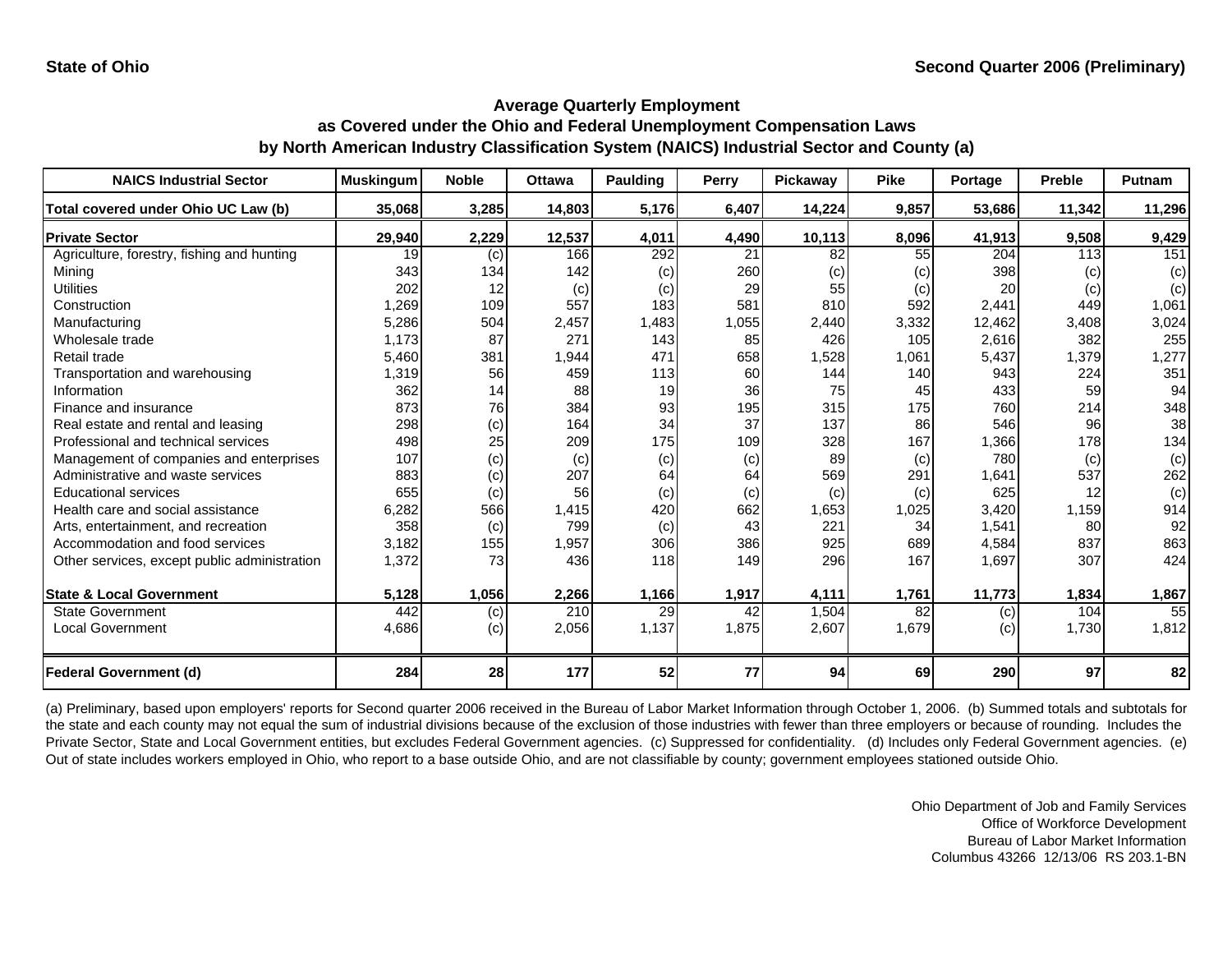| <b>NAICS Industrial Sector</b>               | <b>Richland</b> | <b>Ross</b> | <b>Sandusky</b> | <b>Scioto</b> | Seneca | <b>Shelby</b>     | <b>Stark</b> | <b>Summit</b> | <b>Trumbull</b> | <b>Tuscarawas</b> |
|----------------------------------------------|-----------------|-------------|-----------------|---------------|--------|-------------------|--------------|---------------|-----------------|-------------------|
| Total covered under Ohio UC Law (b)          | 57,400          | 25,988      | 26,522          | 23,329        | 21,965 | 31,142            | 161,690      | 271,700       | 84,866          | 36,668            |
| <b>Private Sector</b>                        | 49,277          | 20,852      | 23,217          | 18,150        | 19,018 | 28,297            | 143,302      | 241,991       | 75,197          | 31,973            |
| Agriculture, forestry, fishing and hunting   | 124             | 74          | 188             | 56            | 109    | 63                | 231          | 220           | 45              | $\overline{224}$  |
| Minina                                       | (c)             | 30          | (c)             | 20            | 123    | $\left( c\right)$ | 322          | 81            | 37              | 471               |
| <b>Utilities</b>                             | (c)             | 182         | (c)             | 127           | 113    | (c)               | 612          | 1,200         | 174             | 65                |
| Construction                                 | 2,170           | 902         | 906             | 1,061         | 1,128  | 1,455             | 8,121        | 12,273        | 2,835           | 1,577             |
| Manufacturing                                | 13,545          | 4,291       | 8,876           | 2,221         | 5,440  | 14,296            | 28,894       | 35,544        | 21,013          | 8,245             |
| Wholesale trade                              | 2,073           | 678         | 666             | 345           | 623    | 1,861             | 6,356        | 14,315        | 2,443           | 1,324             |
| Retail trade                                 | 7,581           | 3,537       | 2,918           | 2,963         | 2,129  | 2,378             | 20,780       | 32,354        | 11,473          | 4,610             |
| Transportation and warehousing               | 1,217           | 494         | 336             | 488           | 445    | 893               | 2,886        | 8,616         | 2,539           | 947               |
| Information                                  | 1,036           | 460         | 175             | 260           | 191    | 235               | 2,077        | 4,090         | 803             | 482               |
| Finance and insurance                        | 1,214           | 583         | 557             | 551           | 708    | 351               | 6,412        | 9,631         | 1,856           | 793               |
| Real estate and rental and leasing           | 467             | 178         | 342             | 236           | (c)    | 220               | 1,614        | 2,975         | 1,182           | 330               |
| Professional and technical services          | 1,002           | 347         | 381             | 399           | 380    | 294               | 4,584        | 12,539        | 1,792           | 928               |
| Management of companies and enterprises      | 69              | 229         | 137             | 44            | (c)    | (c)               | 826          | 13,074        | 657             | 154               |
| Administrative and waste services            | 3,300           | 1,406       | 1,264           | 367           | 948    | 1,823             | 8,560        | 19,488        | 4,425           | 1,665             |
| <b>Educational services</b>                  | 430             | 118         | (c)             | 199           | 911    | 161               | 2,804        | 3,569         | 693             | 176               |
| Health care and social assistance            | 7,329           | 3,874       | 2,952           | 5,812         | 2,787  | 1,842             | 25,540       | 37,554        | 12,700          | 4,542             |
| Arts, entertainment, and recreation          | 594             | 299         | 410             | 151           | 201    | 108               | 2,054        | 3,853         | 1,088           | 435               |
| Accommodation and food services              | 4,987           | 2,518       | 2,004           | 2,374         | 1,687  | 1,513             | 14,460       | 22,034        | 7,034           | 3,583             |
| Other services, except public administration | 1,971           | 653         | 831             | 476           | 726    | 713               | 6,168        | 8,581         | 2,409           | 1,422             |
|                                              |                 |             |                 |               |        |                   |              |               |                 |                   |
| <b>State &amp; Local Government</b>          | 8,123           | 5,136       | 3,306           | 5,179         | 2,946  | 2,845             | 18,388       | 29,709        | 9,669           | 4,696             |
| <b>State Government</b>                      | 1,633           | 1,736       | 212             | 1,722         | 485    | 312               | 1,369        | 4,660         | 902             | 463               |
| <b>Local Government</b>                      | 6,490           | 3,400       | 3,094           | 3,457         | 2,461  | 2,533             | 17,019       | 25,049        | 8,767           | 4,233             |
| <b>Federal Government (d)</b>                | 610             | 1,364       | 115             | 180           | 138    | 96                | 1,112        | 2,004         | 476             | 222               |

(a) Preliminary, based upon employers' reports for Second quarter 2006 received in the Bureau of Labor Market Information through October 1, 2006. (b) Summed totals and subtotals for the state and each county may not equal the sum of industrial divisions because of the exclusion of those industries with fewer than three employers or because of rounding. Includes the Private Sector, State and Local Government entities, but excludes Federal Government agencies. (c) Suppressed for confidentiality. (d) Includes only Federal Government agencies. (e) Out of state includes workers employed in Ohio, who report to a base outside Ohio, and are not classifiable by county; government employees stationed outside Ohio.